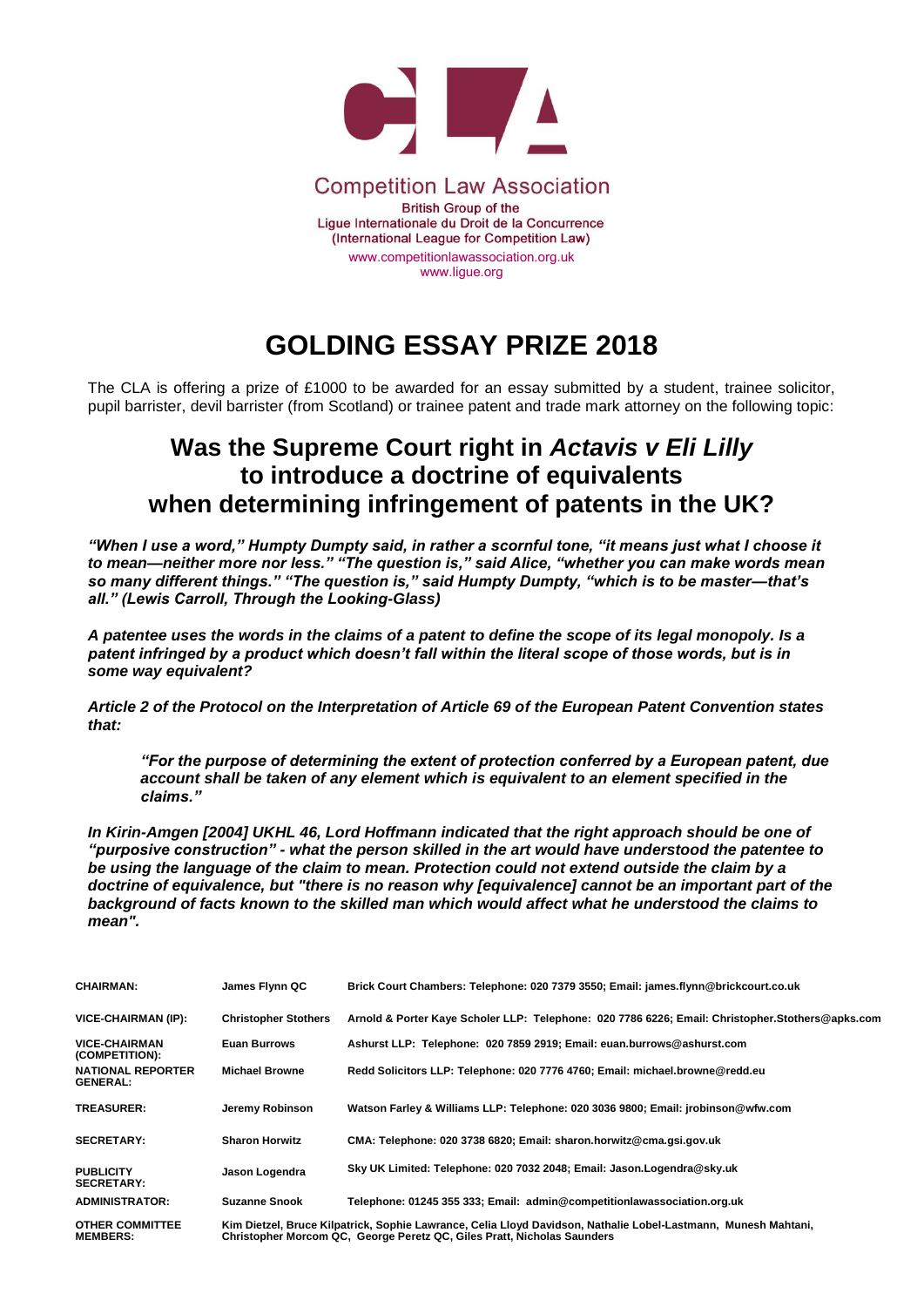

## **Competition Law Association**

**British Group of the** Ligue Internationale du Droit de la Concurrence (International League for Competition Law) [www.competitionlawassociation.org.uk](http://www.competitionlawassociation.org.uk/)

www.ligue.org

*In Eli Lilly v Actavis [2017] UKSC 48, Lord Neuberger regarded this is conflating issues in a way that could lead to error and held that "a problem of infringement is best approached by addressing two issues, each of which is to be considered through the eyes of...the person skilled in the relevant art. Those issues are: (i) does the variant infringe any of the claims as a matter of normal interpretation; and, if not, (ii) does the variant nonetheless infringe because it varies from the invention in a way or ways which is or are immaterial?"*

## *Who is right? Lord Hoffmann or Lord Neuberger?*

The essay shall be of a maximum length of 5000 words (inclusive of footnotes) and the closing date for submission of entries is 28 February 2018. Entries should be formatted on A4 in at least 11 point font and 1.5 spacing with footnotes at the bottom of the page, and submitted in electronic form to the CLA secretary, Sharon Horwitz at sharon.horwitz@cma.gsi.gov.uk.

Entrants should please place a codeword instead of their real name on the essay and include both the codeword and real name, with confirmation that the author satisfies the entry qualifications, in the covering email.

Those already qualified as lawyers whether in the United Kingdom or a foreign jurisdiction are not eligible for the prize and the entry qualifications apply as at 28 February 2018.

The panel of judges will be:

| Celia Lloyd Davidson (Chair) | Withers LLP               |
|------------------------------|---------------------------|
| <b>Matthew Fisher</b>        | University College London |
| <b>Philip Westmacott</b>     | <b>Bristows LLP</b>       |

The decision of the judges is final and the CLA reserves the right not to award the prize if the judges consider that no entry is of a sufficiently high standard or to divide the prize between two or more entries if the judges so decide.

| <b>CHAIRMAN:</b>                            | James Flynn QC              | Brick Court Chambers: Telephone: 020 7379 3550; Email: james.flynn@brickcourt.co.uk                                                                                                       |
|---------------------------------------------|-----------------------------|-------------------------------------------------------------------------------------------------------------------------------------------------------------------------------------------|
| <b>VICE-CHAIRMAN (IP):</b>                  | <b>Christopher Stothers</b> | Arnold & Porter Kaye Scholer LLP: Telephone: 020 7786 6226; Email: Christopher.Stothers@apks.com                                                                                          |
| <b>VICE-CHAIRMAN</b><br>(COMPETITION):      | <b>Euan Burrows</b>         | Ashurst LLP: Telephone: 020 7859 2919; Email: euan.burrows@ashurst.com                                                                                                                    |
| <b>NATIONAL REPORTER</b><br><b>GENERAL:</b> | <b>Michael Browne</b>       | Redd Solicitors LLP: Telephone: 020 7776 4760; Email: michael.browne@redd.eu                                                                                                              |
| <b>TREASURER:</b>                           | Jeremy Robinson             | Watson Farley & Williams LLP: Telephone: 020 3036 9800; Email: jrobinson@wfw.com                                                                                                          |
| <b>SECRETARY:</b>                           | <b>Sharon Horwitz</b>       | CMA: Telephone: 020 3738 6820; Email: sharon.horwitz@cma.gsi.gov.uk                                                                                                                       |
| <b>PUBLICITY</b><br><b>SECRETARY:</b>       | Jason Logendra              | Sky UK Limited: Telephone: 020 7032 2048; Email: Jason.Logendra@sky.uk                                                                                                                    |
| <b>ADMINISTRATOR:</b>                       | <b>Suzanne Snook</b>        | Telephone: 01245 355 333; Email: admin@competitionlawassociation.org.uk                                                                                                                   |
| <b>OTHER COMMITTEE</b><br><b>MEMBERS:</b>   |                             | Kim Dietzel, Bruce Kilpatrick, Sophie Lawrance, Celia Lloyd Davidson, Nathalie Lobel-Lastmann, Munesh Mahtani,<br>Christopher Morcom QC, George Peretz QC, Giles Pratt, Nicholas Saunders |